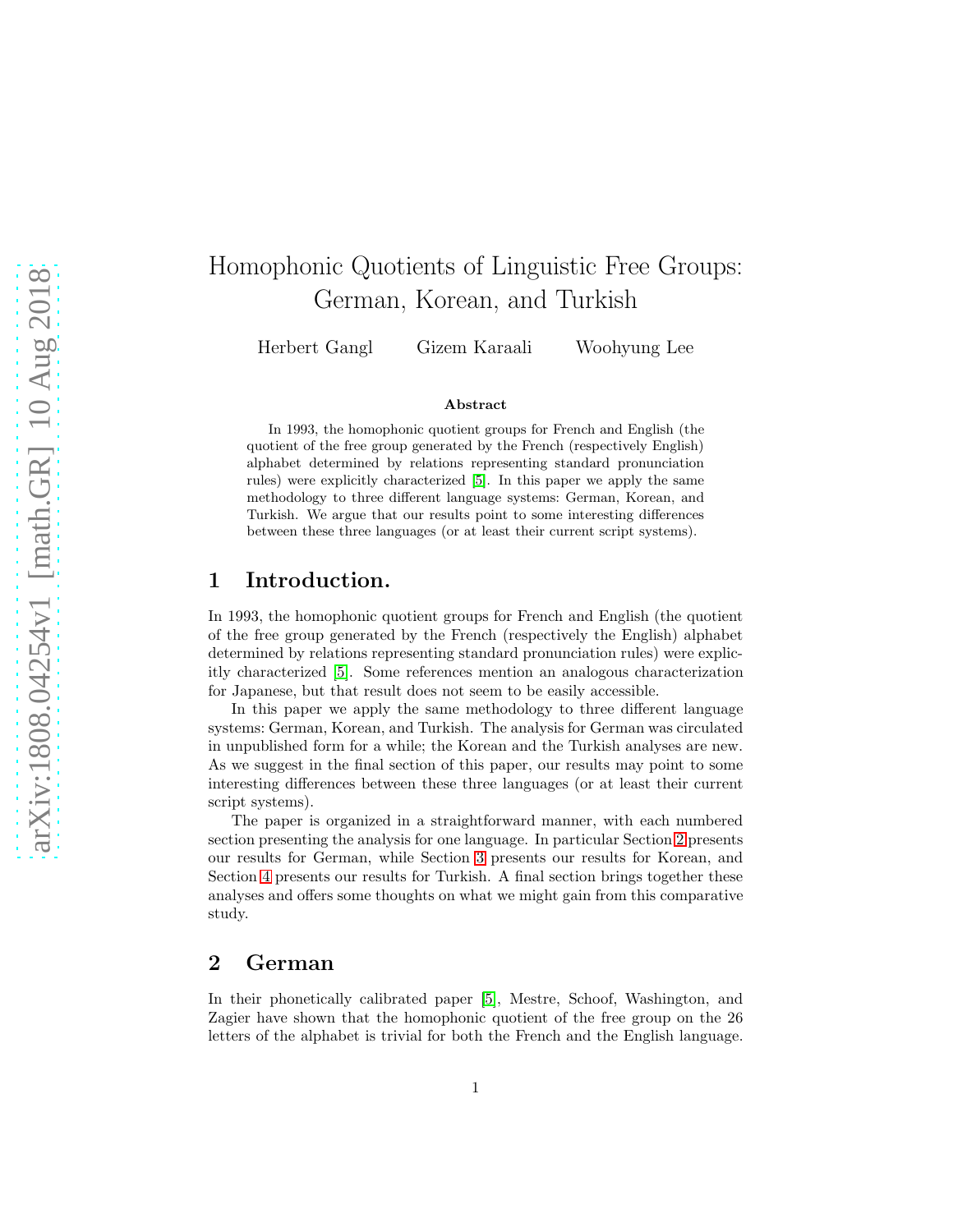As already foreshadowed in that paper, we obtain the same answer for the German language.

Let G be the quotient of the free group on 26 letters  $a, b, c, \ldots, z$  by the relations  $A = B$  provided there are words A and B in the German language whose pronunciations agree.

We justify the term "agree" by invoking standard dictionaries like [\[2\]](#page-10-0) or [\[3\]](#page-10-1), whose name "Duden" has become synonymous with the official norm, as well as its online version <http://www.duden.de/suchen/dudenonline>, accessed last on December 18, 2016. Alternatively, for most of the pairs of words below, we can use an automatic phonetic converter such as the one at http://familientagebuch.de/rainer/2007/38.html accessed last on December 18, 2016.

Theorem 1. *The group* G *is trivial.*

Proof: We successively eliminate letters using specific properties of spoken German. For homophonicity we need to distinguish in particular between long and short vowels as well as between voiced and unvoiced consonants.

Vowels (methods of idempotents (cf. [\[5\]](#page-11-0)) and of vanishing with h).

- (a) For instance, 'aa', 'ah' and 'a' may often be pronounced alike, in particular they often have the same length, like "Waage"  $[scales]$  and "wage"  $[(I)$ dare] or "Wahl" [choice] and "Wal" [whale].
- (e) Similarly, 'ee', 'eh' and sometimes 'e' can sound the same: "Meer" [the sea] and "mehr" [more].
- (o) Both 'oo' and 'oh' are often used within words, and can both be pronounced like a single 'o' ("Boot" [boat] and "bot" [(he) offered], and "hohle"  $[hollow (pl.)]$  vs. "hole"  $[1]$  fetch $]$ ).

We note that for 'i' and 'u' the corresponding identifications do not work; e.g., while both 'ie' and 'ih' indicate a long 'i', the former can never occur at the beginning of a word where it is instead replaced by the second one ("ihnen"  $[(to)$  them, "ihr" [her]), and 'ii' in a word (like "liieren"  $[(to)$  liaise]) is pronounced with a glottal stop between the 'i's. Similarly, the 'uu' in words like "Kontinuum" or "Trauung" indeed comes across as two 'u's, and there aren't any words with a 'uu' that would sound like a long 'u', say. Hence we need to treat these two vowels separately.

### Consonants.

 $(g/b/n)$  (Voiceless in the end.) At the end of a word, a voiced consonant is pronounced in the same way as the corresponding unvoiced one (like "Bug" [(nautical) bow] and "buk" [(he) baked], or "Alb" and "Alp" [both for nightmare]). Similarly, an 'nn' at times sounds like a single 'n' ("Mann" [man] and "man" [one/you (pronoun]]).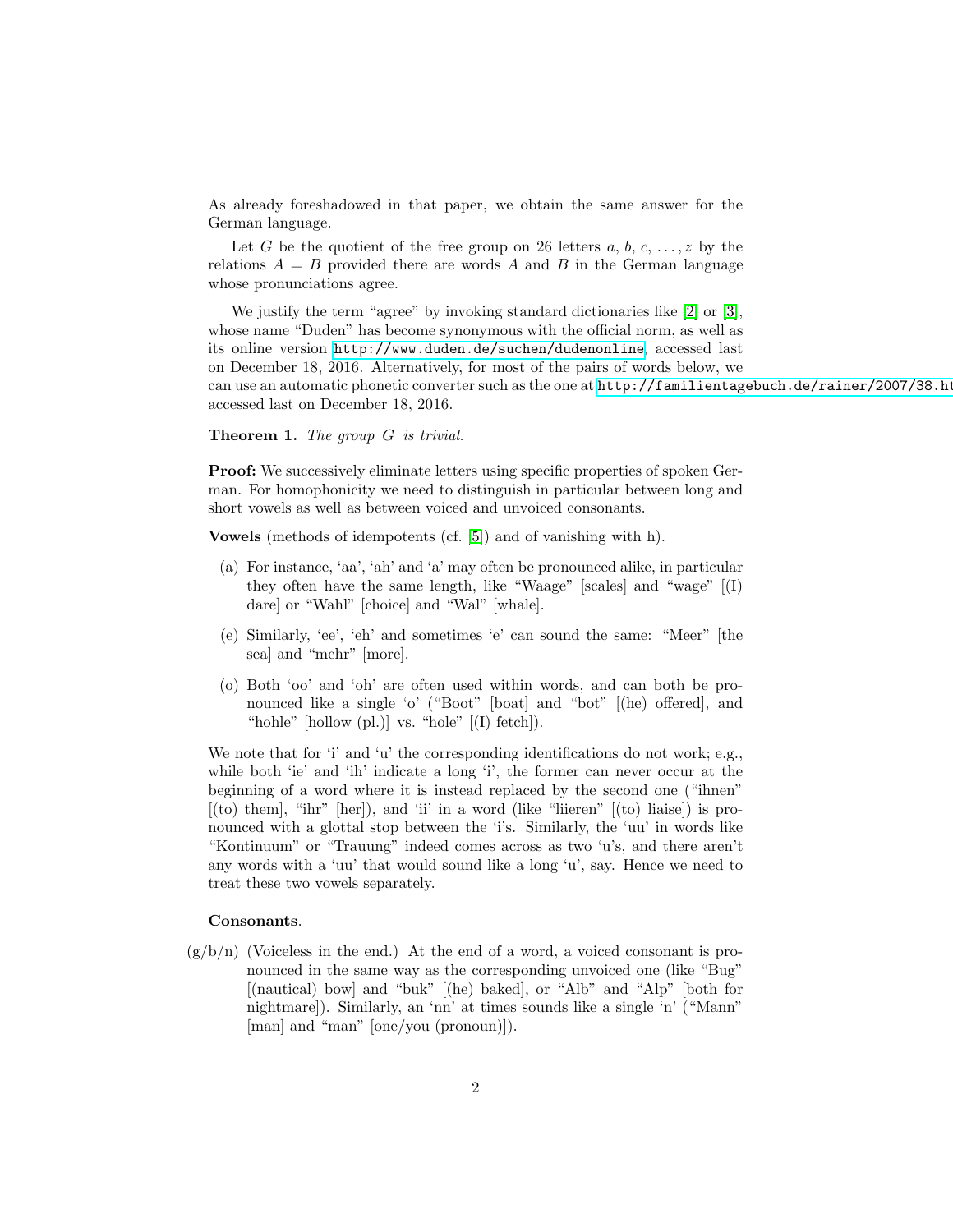- $(v/w)$  (WVF?) The consonant 'v' is typically pronounced in one of two ways: like 'f' or like 'w', depending mostly on the etymological origin of the word ("viel" [many] vs. "fiel" [(he) fell] and "vage" [vague] vs. "wage"  $[(I) \text{ dare}].$
- $(1/r/f/p/s)$  (Idempotents.) By combining certain consonants we can further minimise the influence of a single contributing consonant, so while it is hard to find the same sounds for 'll' and 'l' at the end of a word, one can add a 't' to it and succeeds ("hallt" [(it) reverberates/echoes] vs. "Halt" [halt]). Similar comments apply to 'rr' and 'r' ("starrt" [(he) stares] vs. "Start" [start]), for 'ff' and 'f' ("schafft" [(he) manages] vs. "Schaft" [shaft]) as well as 'pp' and 'p' ("klappst" [(you) flap/fold] vs. 'klapst' [(he) claps lightly]; alternatively, "schnippst" and "schnipst" (both from schnipsen  $[(to)$  clip])). Furthermore, "fasst"  $[(he)$  catches and "fast" [almost] are homophonic.
	- $(t/d)$  (Little dt for tt.) A related case is the combination 'th' which also often assures that a preceding vowel is pronounced as a short one: e.g. "Zithern" [zithers] and "zittern" [(to) tremble] are pronounced the same way; another means to the same end is the use of 'dt' in place of 'tt', giving e.g. that "Stadt" [city] and "statt" [instead of] are homophonic.
	- (m) A variant of the idempotent method, using also the voiced/unvoiced consonant at the end of a word, is "hemmt" [hinders] vs. "Hemd" [shirt].
	- (c) (Departing of the c.) Other constructs that make sure that a vowel is short are to follow it up with a 'ck' rather than a 'k', and the words "packt" [(he) packs] and "Pakt" [(a) pact] sound alike. Note, however, that in a very similar setting the words "hackt" [(he) hacks] and "hakt" [(he) hooks] are pronounced differently, as the latter 'a' then denotes a *long* vowel.
	- (z) A further peculiarity is the pronunciation of 'z', typically equivalent to the combination 't-s' (with obvious exceptions for loanwords like "Jazz" where the educated citizen will make an attempt to sound more anglophonic), so we can identify the genitive "Kitts" of "Kitt" [glue] with "Kitz" [fawn].
	- (x) In the same vein as 'z', the letter 'x' is pronounced 'k-s' which is also the pronunciation of 'chs', i.e. when 'ch' precedes 's' it often becomes 'k'); so we find "lax" [lax] to be homophonic to "Lachs" [salmon].

The remaining letters  $k'$ ,  $u'$ ,  $i'$ ,  $y'$ ,  $j'$  and  $q'$  are somewhat harder to trivialise, but modulo the above this is doable, albeit by using loanwords from different languages (English, Italian, Hungarian).

- (k) The English word "Clip" for office equipment is often used and is homophonic to "klipp" (e.g. from "klipp und klar" [in no uncertain terms]).
- (u) The Italian word "ciao" has been assimilated as "tschau", both terms being used.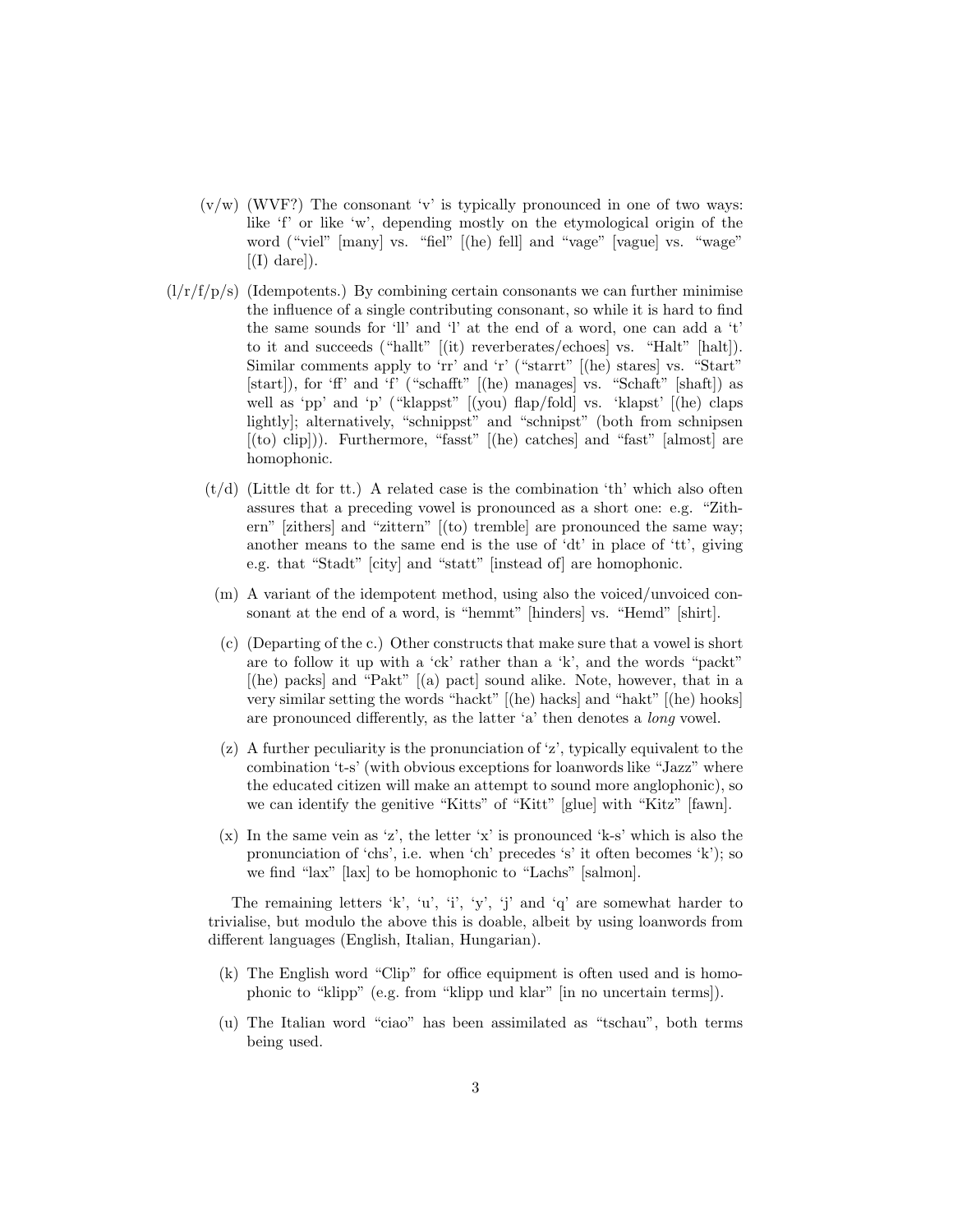- (i) The word "roien" [(to) row] is homophonic to "reuen" [(to) rue], the former being used mainly in "Niederdeutsch", i.e. in the North of Germany. Alternatively, the loanword (from the English language) "beaten" [(to) make beat music] is acceptable according to [\[2\]](#page-10-0), and it is homophonic to "bieten" [(to) offer].
- (y) The word "toi" from the saying "toi, toi, toi" [break a leg] sounds like "Toy" [sex toy]. Alternatively, a "Bayer" [Bavarian] can be spelled "Baier". (We could also invoke the ambiguous spelling of 'Yoghurt' and 'Joghurt'. For yet another possibility, the Hungarian word "Gulyas" [goulash] has been assimilated also as "Gulasch".)
- (j) As to 'j', we use the word "Yak" [yak] (from the Tibetan 'gyag') and its similarity to "Jacke" [jacket] which are not homophonic as such, but their respective diminutives "Yäkchen" and "Jäckchen" (note the ensuing umlaut for either case) are.
- (q) Finally, for the quite rare letter 'q', we can use the French word "clique" (which has been adapted into German with a short 'i'), whose pronunciation agrees with that of "klicke" [(I) click]. Another possibility is to note that the letter "Q" itself can be used as a word (say, as the Q in a game of Scrabble) and is homophonic to "Kuh" [cow]).

In the table below we successively eliminate the letters on the left using the homophonic ambiguity displayed on their right, completing the proof of the theorem.

> a | Waage — wage h | Wahl — Wal e | Meer — mehr o | Boot — bot  $g \mid$  Bug — buk  $b$  | Alb — Alp n | Mann — man  $v$  | viel — fiel w| wage — vage l | gewallt — Gewalt r | starrt — Start f | schafft — Schaft p | klappst — klapst s | fasst — fast t | Zittern — Zithern d | Stadt — statt m| hemmt — Hemd c | packt — Pakt  $z \mid$  Kitz — Kitts  $x \perp \text{lax} \perp \text{Lachs}$  $k$  | klipp — Clip u | tschau — ciao i | roien — reuen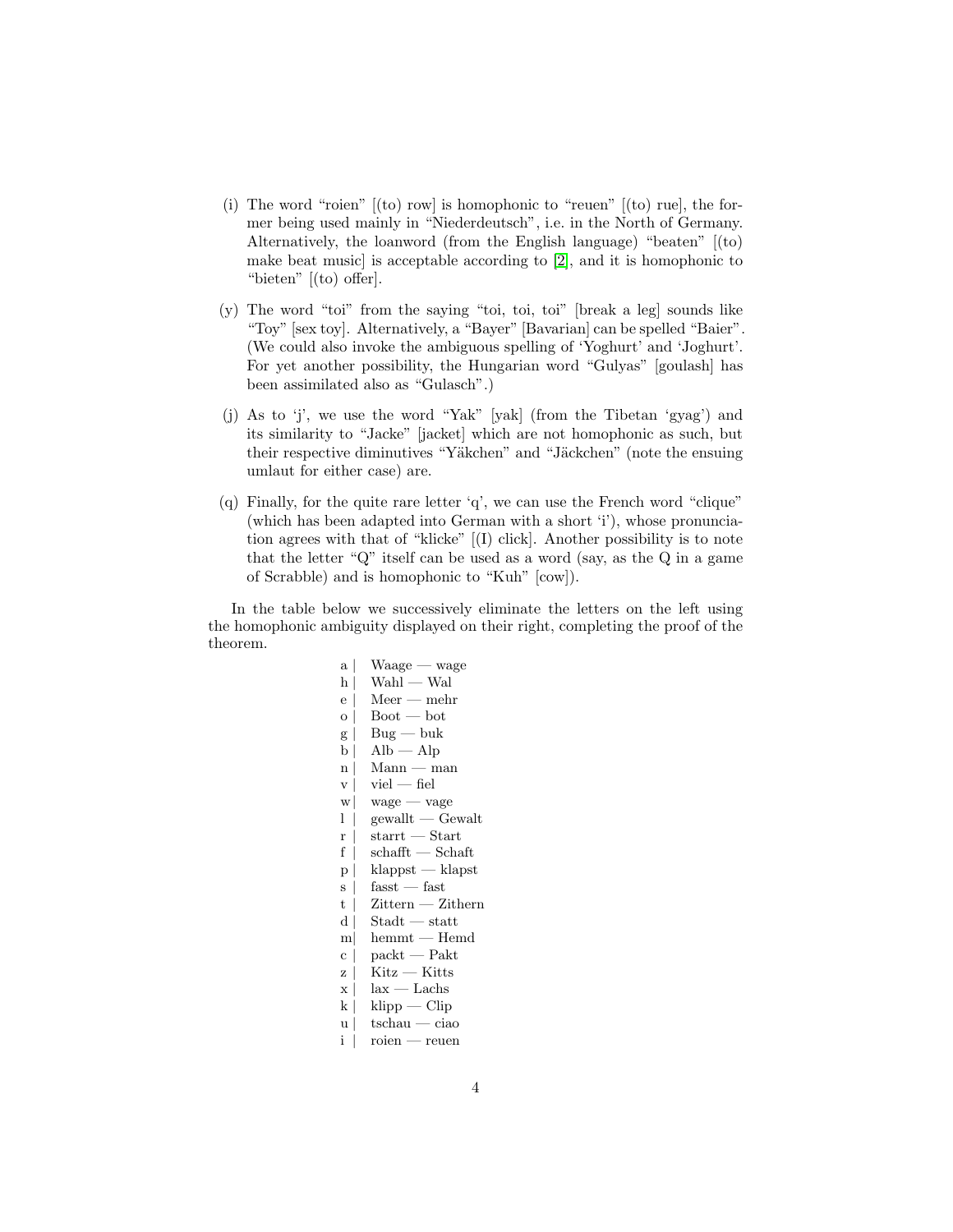| $y \mid \text{Toy} - \text{toi}$ |  |
|----------------------------------|--|
| $j \mid$ Jäckchen – Yäkchen      |  |
| $q$   Clique — klicke.           |  |

**Generalizations.** One can also try to include the umlaute  $\ddot{a}$ ,  $\ddot{o}$ ,  $\ddot{u}$ , and the "sharp s"  $\beta$  into these investigations. The result remains the same. Our suggestion for the corresponding trivializations are the following: for 'a' we invoke that in combination with 'u' the diphthongs 'au' and 'eu' sound alike, for instance in the words "häutig" [of a skinny texture] and "heutig" [contemporarily]; alternatively, we can use that a long 'a' can sound like the 'ai' for certain loanwords from the English language, for example in "Fähre" [ferry] and "faire" [fair]; for ""'''' we use that certain words are spelled with both the original French 'eu' and the assimilated German 'ö', like "Frisör" and "Friseur"; furthermore, the pronunciation of 'ü' is often the same as that of 'y', like in the Greek letter "My"  $[mu]$  and "müh"  $[(I)$  labour, or, a far better one due to Martin Brandenburg, "Mythen"  $[myths]$  and "mühten"  $[(they)$  laboured. Finally, a 'sharp s' at the end of a word is typically preceded by a long vowel, and hence it is not difficult to construct word pairs like "aß" [(I) ate] and "Aas" [(rotten) carcass].

> $\ddot{a}$  häutig — heutig  $ö$  Fris $\ddot{o}$  – Friseur  $ü \qquad \text{müh} - My$  $\beta$  a $\beta$  — Aas.

# <span id="page-4-0"></span>3 Korean

What differentiates Korean from the languages discussed in [\[5\]](#page-11-0) is the number of alphabets and some fundamental grammar structures. Nevertheless, there exist many rules regarding homophones, so the first natural assumption would be that the resulting quotient group shouldn't have too many elements. It turns out that this is indeed the case.

Here we note that this mathematical analysis of Korean does not describe the entire structure of the Korean language. It takes the phonetic aspect of the language and restructures the alphabets into a free group with a very specific and somewhat restrictive equivalence relation. Using such a structure, we inevitably lose a lot of information about Korean language, but are, however, rewarded with a unique finite group that characterizes it.

Now, let us begin with describing some necessary concepts about the Korean language.

### 3.1 Some Basics of Korean

Korean characters, like English, consist of *vowels* and *consonants*. The alphabet contains 19 consonants and 21 vowels. The exact list is shown below in Table [1.](#page-5-0)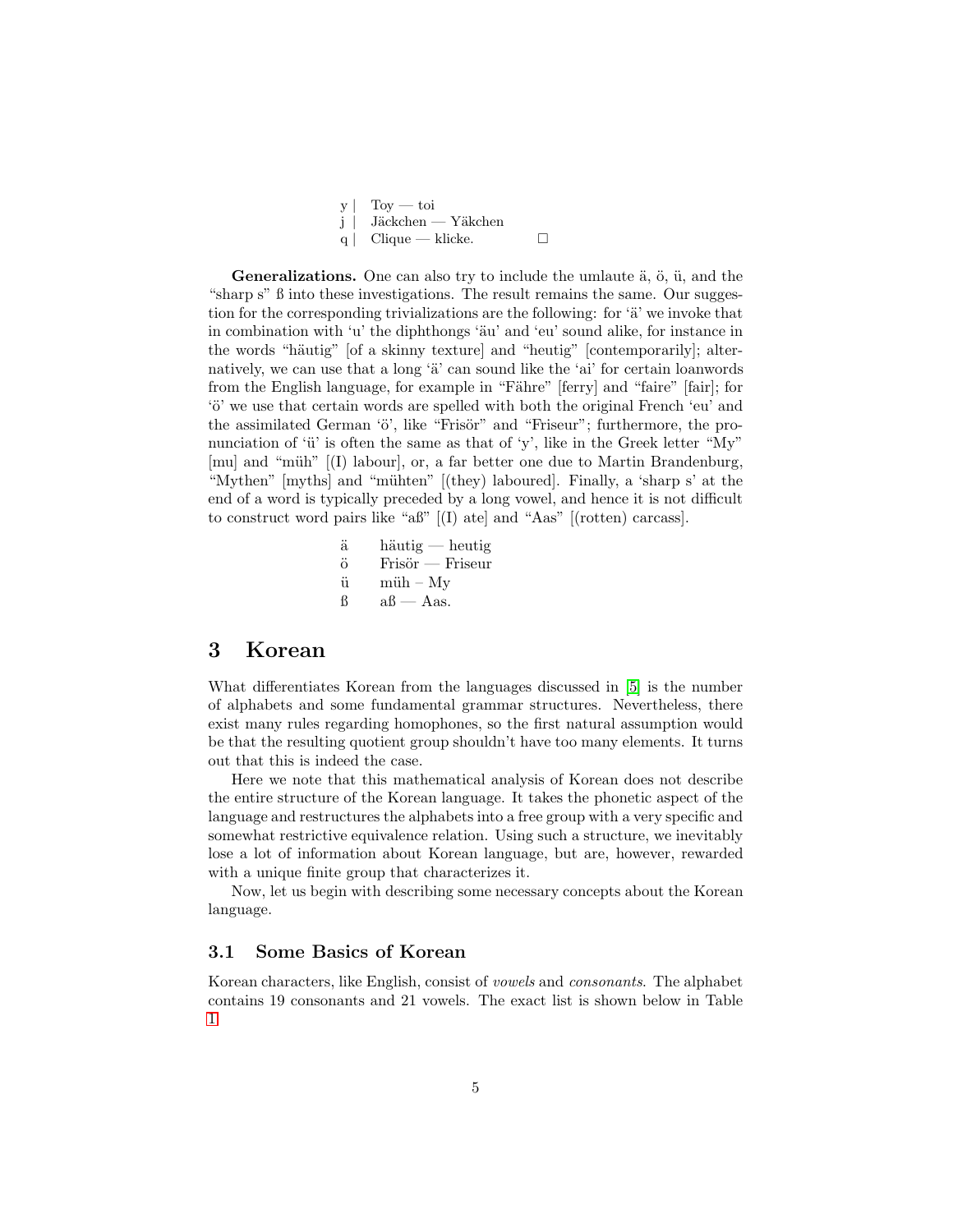| L Consonants  | ヿヿしにエ己ロ日明入从○ススえヨEI〒 |
|---------------|---------------------|
| <b>Vowels</b> |                     |

<span id="page-5-0"></span>Table 1: Korean characters [\[6\]](#page-11-1).

Because of the complications arising from the unique structure of Korean, from here on, each of the above symbols in the table will be called *characters*. To show why such clarification is crucial, let us take a look at a Korean word that stands for "number". It is written as  $\hat{\div}$ . This word is comprised of a single letter, and that letter is comprised of a consonant and a vowel, which are, in this case,  $\lambda$  and  $\tau$ . These letters form the bases of Korean words, as no single consonant or vowel is ever used alone without the other. However, this is not the end.

To add to the already complex structure, a single letter can be made up of multiple consonants and a vowel, up to 3 consonants and one vowel. Denoting vowels and consonants as  $v$  and  $c$  in respective order, the possible combinations are,  $\{c + v, c + v + c, c + v + c + c\}$ . From here on forth, expressions of the form  $c + v + \cdots$  will be called the ordered decomposition. The fact that these are the only combinations, however, effectively erases the need to distinguish between letters and combinations of characters. We present the needed argument below.

Theorem 2. *Ordered decomposition uniquely encodes any formal composition of Korean letters or words. Or equivalently, the formal expression of a Korean word is uniquely encoded in the ordered decomposition.*

*Proof.* For the base case, a word comprised of one letter is always trivially identifiable in Korean because it will be one of the form  $c + v$ ,  $c + v + c$ , or  $c + v + c + c$ . It is clear that none of the three forms can be divided up to form a word of two letters.

Now, suppose that a word comprised of n letters is uniquely identifiable. Now the final word in that letter can either end with a consonant or a vowel. If the word of n letters ended on a vowel, the possible  $n + 1<sup>th</sup>$  letter after that vowel can be of the form  $c + v$ ,  $c + v + c$ , or  $c + v + c + c$ . The three possibilities of this word with the  $n+1^{th}$  letter is  $c+\cdots+v+c+v$ ,  $c+\cdots+v+c+v+c$ . or  $c + \cdots + v + c + v + c + c$ . In any case, it is impossible to divide up  $v + c + v$ ,  $v+c+v+c$ , or  $v+c+v+c+c$  to end with a letter other than to divide between the first two v and c. The same argument holds for the case when the  $n^{th}$  letter ended on a consonant. 口

Now that we've established some basics we will examine the homophonic structure of the quotient group  $G$  of the free group on 40 Korean characters, given by the equivalence relation  $A=B$  whenever A and B have the same pronunciation in Korean. We will use a standard pronunciation guide such as [\[6\]](#page-11-1) for reference.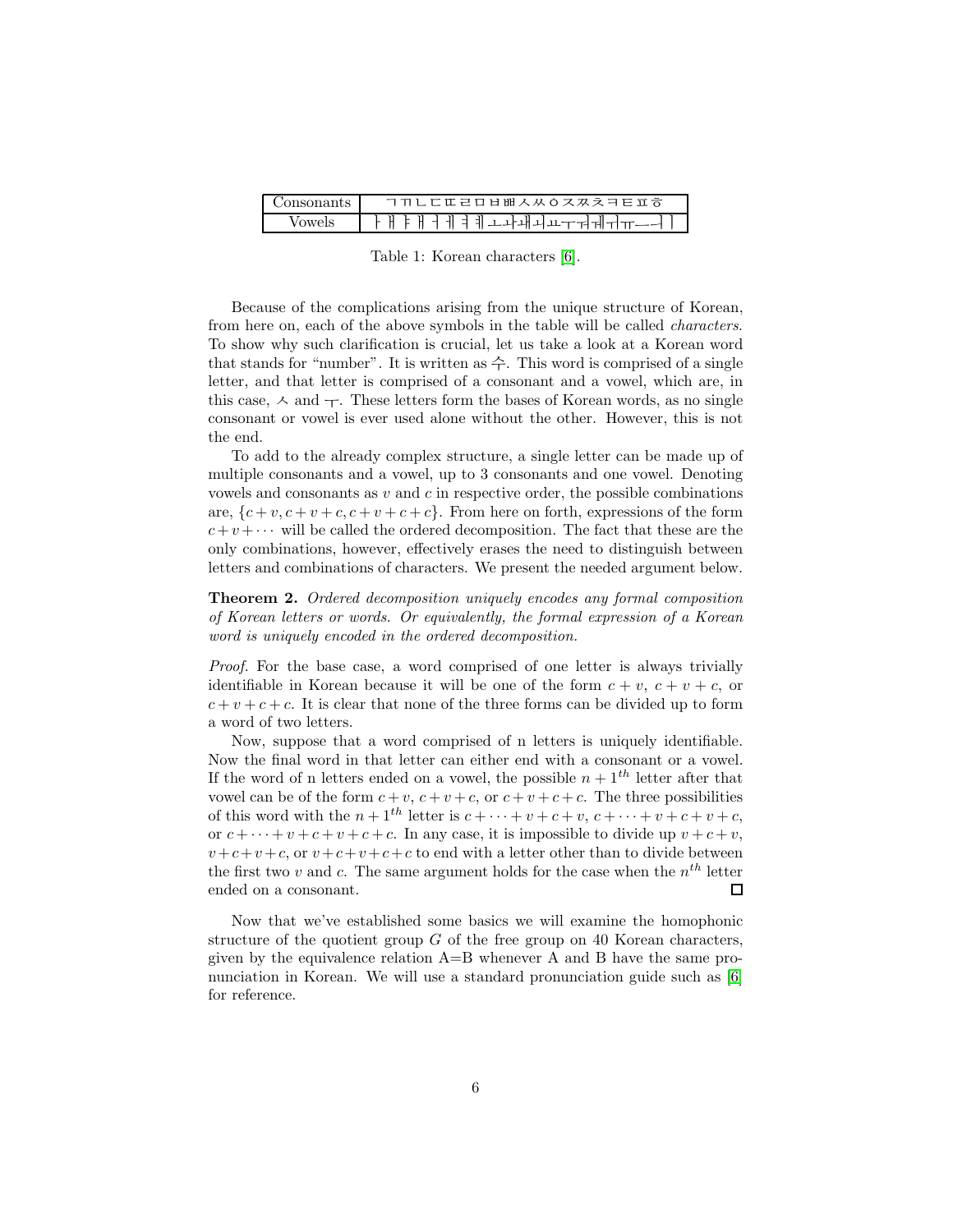### 3.2 Triviality of Consonants

We first show that all consonants are trivial. We do this in three steps.

#### $3.2.1$   $\circ$  is trivial

To show this, let us take a look at the word 안일하다 (to be idle). 안일하다 has exactly the same pronunciation as 아닐하다 [\[6\]](#page-11-1). Just by looking at the two words, 하다 is present on both sides, so it can be canceled out. Now the equivalence relation is between  $\circ \vdash \circ \circ \vdash \circ$  and  $\circ \vdash \vdash \vdash \vdash \circ$ . Clearly after canceling out,  $\circ$  =1, and hence  $\circ$  is trivial.

#### 3.2.2 ㄱ=ㄲ=ㅋ, ㄷ=ㅅ=ㅆ=ㅈ=ㅊ=ㅌ, ㅂ=ㅍ

To show the above equivalence relations, let us examine the words containing letters of the form  $c + v + c$ . First, we will examine the words 부엌 (kitchen), 밖 (outside). By the equivalence relation defined above, 부엌=부억 and 밖=박. By rewriting these relations in ordered decomposition,  $\forall$ +++ $\land$ + $\exists$ + $\forall$ + $\exists$ = $\forall$ + $\rightarrow$ + $\uparrow$  $0+\frac{1}{7}+\cdots$  and  $\mu+\frac{1}{7}+\cdots$  and  $\mu+\frac{1}{7}+\cdots$  Now it is clear that  $\nu=\nu$  and  $\nu=\nu$ . By the transitive property  $\exists = \exists = \neg$ .

For the second part we can examine the equivalence relations,  $\forall$  (scythe) =낟, 낮 (day) =낟, 낯 (face) =낟, 밭 (field) =받. Clearly ㄷ=ㅅ=ㅈ=ㅊ=ㅌ. Proving  $\Box = \mathcal{R}$  is a bit more difficult as there are no single lettered words in Korean ending in  $\mathcal{R}$ . To prove this we need to look at a two lettered word  $\frac{1}{2}\Delta$ (fluorine). By the equivalence relation  $\frac{1}{2}\hat{\mathcal{L}}=\frac{1}{2}\hat{\mathcal{L}}$ , and clearly  $\lambda = \lambda$ . Since we already know  $\lambda = \square$ , by the transitive property,  $\square = \lambda$ , thus concluding our proof of the second equivalence relation.

For the last equivalence relation, we can look at  $\vec{A}$  (hay) =  $\vec{A}$ , and can conclude that  $\mathbf{H} = \mathbf{\bar{x}}$ .

By proving these relations, we've reduced the set of consonants into  $\{\top, \bot, \bot, \bot\}$ ㄷ,ㄸ,ㄹ,ㅁ,ㅂ,ㅃ,ㅉ,ㅎ}.

#### 3.2.3 Consonants are trivial

To further reduce the set of consonants let us look at the equivalence relation 앞마당 (lawn) = 암마당. This shows that  $\Box = \Box$ , and  $\Box = \Box$  so,  $\Box = \Box$ . Also 있는 (existing) = 인는, and so  $\mathsf{L} = \mathsf{M} = \mathsf{C}$ . Also, 국물 (soup) = 궁물, and 놓는 (lay down) = 논는, so ㄱ is trivial and ㄷ = ㄴ = ㅎ. Observe that 숱하다 (to be in abundence) = 수타다, which shows that  $\bar{\sigma}$  is also trivial. Since  $\Box$  $=$   $\bar{\sigma}$  and  $\bar{\sigma}$  is trivial,  $\bar{\sigma}$  is also trivial. Now, there only remain five nontrivial consonants,  $\{\pi, \Xi, \Xi, \mathbb{H}, \mathbb{R}, \mathbb{Z}\}.$ 

Let's look at the equivalence relation  $\frac{1}{2}F$  (smile) = 욷따, which in ordered decomposition is,  $\circ + \uparrow + \downarrow + \uparrow = \circ + \uparrow + \uparrow + \uparrow + \uparrow$ . We know  $\circ \circ \star = \uparrow$ are trivial, so  $\tau + \} = \tau + \pi + \}$ . Hence  $\pi = 1$  and so  $\pi$  is also trivial. 약지 (ring finger) = 약찌, hence  $m = \infty = \infty = 1$  and  $m = \infty$  is trivial. 막론 (whether) = 망논, which can be rewritten as ㅁ+ㅏ+ㄱ+ㄹ+ㅗ+ㄴ = ㅁ+ㅏ+ㅇ+ㄴ+ㅗ+ㄴ, and since  $\neg L = \square$  are both trivial,  $\neg L + \square + \square + \square = \square + \square + \square$ , and so  $\square$  is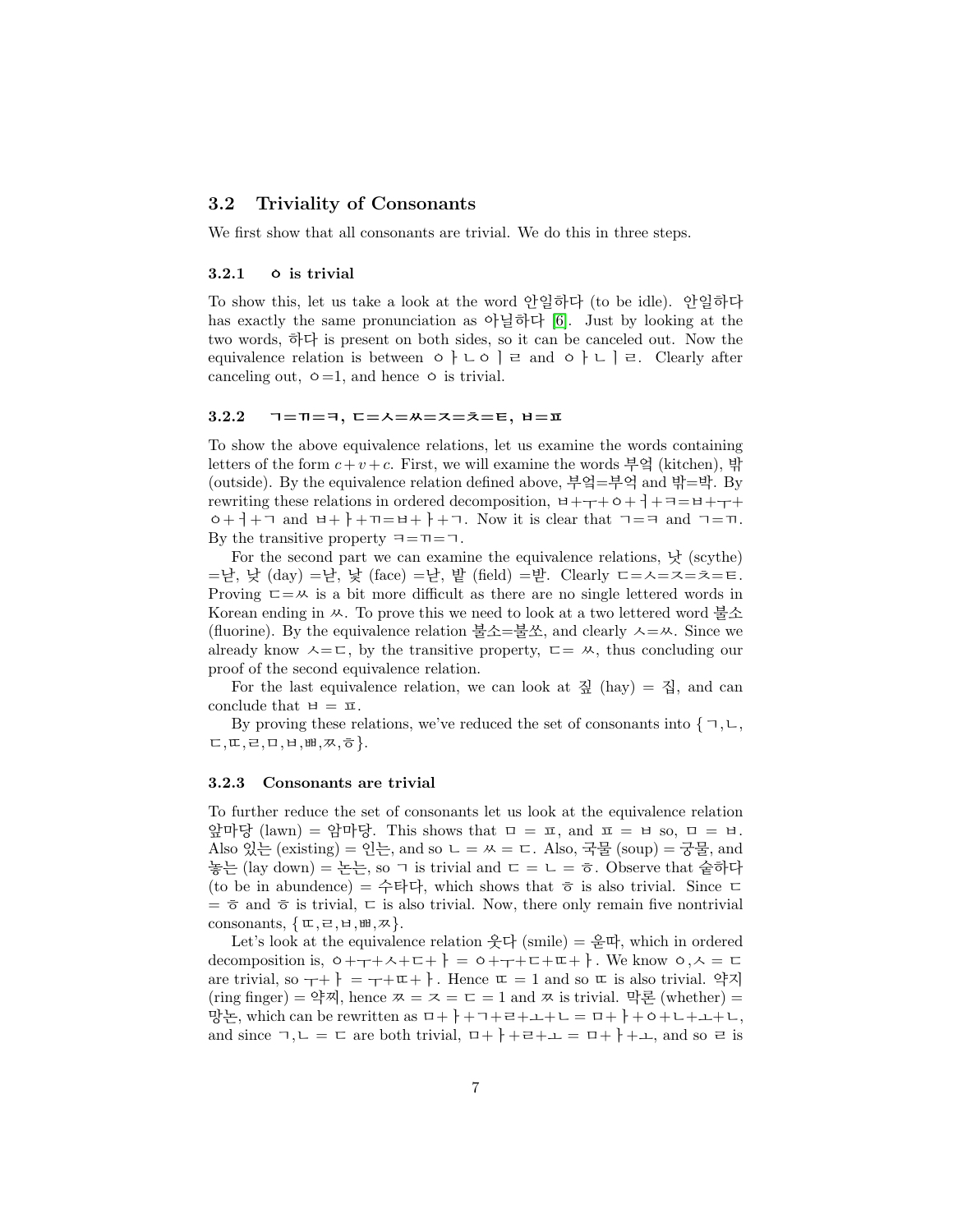trivial. 국밥 (soup and rice) = 국빱 implies that ㅂ = ㅃ. There remains only one non-trivial consonant, ㅂ.

Lastly we need to examine a word with a letter of the form  $c+v+c+c$ .  $\Box \Box \Box \Box$ (wide) = 널따, and we know that  $\mathsf{L}, \mathsf{E}, \mathsf{E}, \mathsf{E}$  are all trivial. So, after canceling both sides, we have  $\dagger + \mathbf{a} + \mathbf{b} = \dagger + \mathbf{b}$ , and so  $\mathbf{a}$  is trivial. Hence we've proved the triviality of all Korean consonants.

### 3.3 Vowels have 2 Non-trivial Elements: Vowels  $= \{ \, \} , \perp \}$

While the in examining consonants we only needed to look at a single equivalence relation, vowels are not so easy. There are multiple equivalence relations between 3 or more vowels, so we need to sort through these relations to see how they can be reduced.

Let us begin examining the vowels by the equality 가지어 (have) = 가져 = 가저. All consonants are trivial, so we can simply look at  $\dagger + \dagger + \dagger = \dagger + \dagger$ = ㅏ+ㅓ. From this we can conclude that ㅣ is trivial and ㅓ = ㅕ. Also, 통계 (statistics) = 통계 implies that  $\P = \mathcal{A}$ . 희미 (faint) = 히미 implies  $-\mathcal{A} = \mathcal{A}$ . Since | is trivial  $-$  is trivial. 금괴 (gold bar) = 금궤 (metal box) implies  $\perp$  = ㅞ. Also, it is allowed that 위 is pronounced as 우+이, and so ㅟ = ㅜ.(누이다 = 뉘다) 되어 = 돼 implies ㅚ+ㅓ = ㅗ+ㅓ = ㅙ = ㅗ+ㅐ. 싸이다 = 쌔다 implies ㅏ+ㅣ = ㅏ = ㅐ. 트이다 = 틔다 = 티다 implies that ㅡ is also trivial. 미아 = 먀 implies ㅏ = ㅑ. 쏘이다 = 쐬다 implies ㅗ+ㅣ = ㅗ = ㅚ. Also, ㅚ = ㅞ, so  $\perp = \perp$  =  $\parallel$ .

Listing these rules into an easily decipherable form we get:

| 1. $\vert$ is trivial                                              | $9. -+ =$ $\Rightarrow$ $- =1$                            |
|--------------------------------------------------------------------|-----------------------------------------------------------|
| 2. $\frac{1}{2} = \frac{1}{2}$                                     | 10. $ +  = \} \Leftrightarrow   = \}$                     |
| 3. $=$ $=$ $\frac{1}{1}$                                           | 11. $\perp +$ = $\perp \Leftrightarrow$ $\perp =$ $\perp$ |
| 4. $-1=$ ]                                                         | 12. $-= \Rightarrow$ $\parallel$ $=1$                     |
| $5. \ \pm = -1$                                                    | 13. $\perp + \parallel = \perp \parallel$                 |
| 6. $\tau$ = $\tau$ + $\vdash \Leftrightarrow \tau$ = $\tau$        | 14. $\tau = \tau + \tau$                                  |
| 7. 나 $+$ $=$ 내                                                     | 15. $\mu =$ $+ \mu$                                       |
| 8. $\dagger + \dagger = \dagger \Leftrightarrow \dagger = \dagger$ | 16. $\pi =$ + $\tau$                                      |

Just by looking at these rules, we can reduce the the set  $\{\}\ \|\ \in \mathcal{H}\ \cap \mathcal{H}\ \neq \emptyset\}$ ㅗㅘㅙㅚㅛㅜㅝㅞㅟㅠㅡㅢㅣ} of vowels into {ㅏㅓㅗㅘㅙㅛㅜㅝㅞㅠ}. Now we outline the rest of the process:

• 13) and 8) combine to show that  $\bot + \Vert = \bot + \Vert = \bot + \Vert$ , implying  $\bot + \bot$ .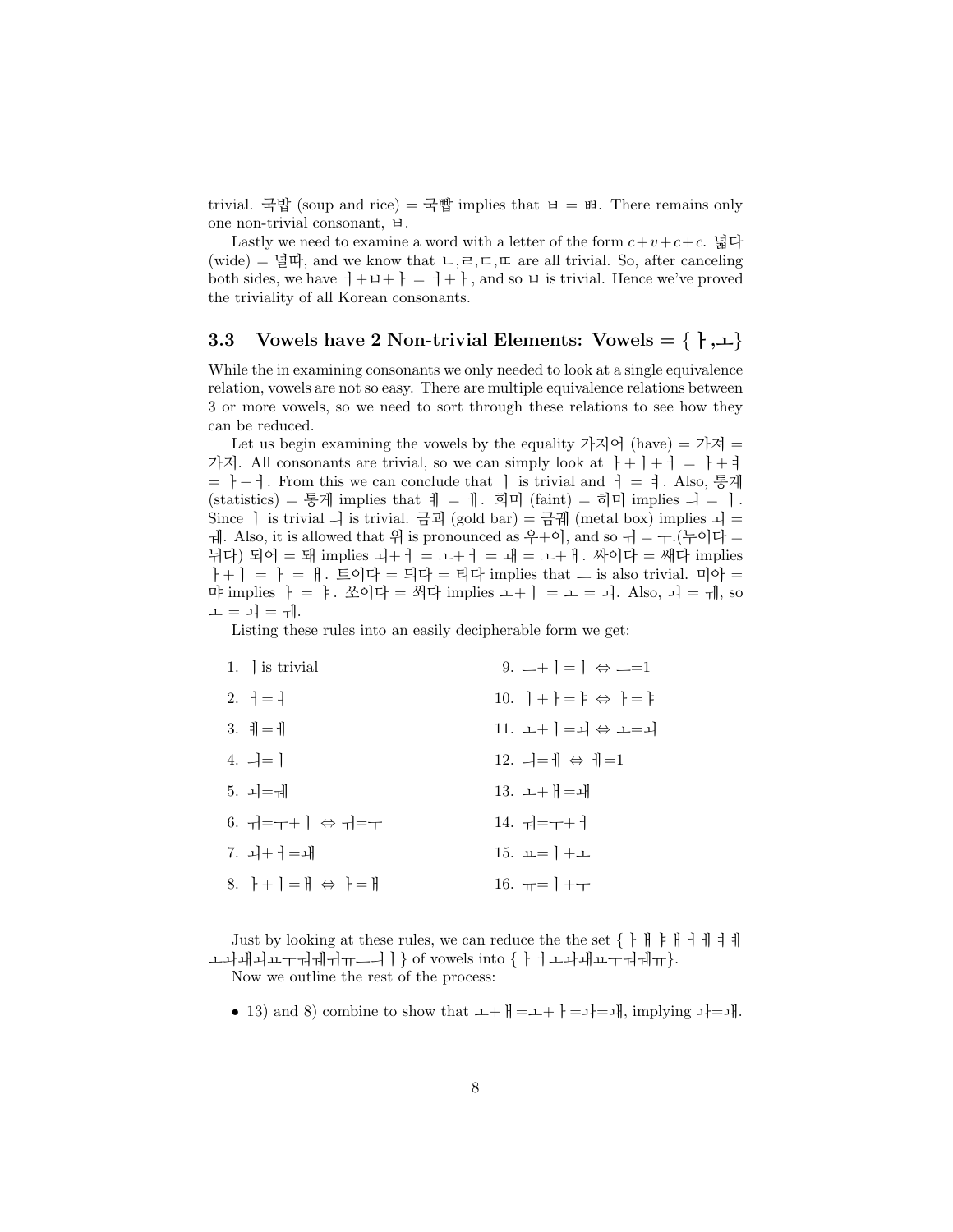- 5) and 11) combine to show that  $\bot = \bot + \bot$ , and since 12) stated that  $\parallel$  is trivial,  $\perp = \perp$ .
- As a direct result of  $\bot = \top$ , 14), 13), 11), 7) and 1),  $\exists = \top + \exists = \bot + \exists =$ ㅗ+ㅣ+ㅓ=ㅚ+ㅓ=ㅙ=ㅗ+ㅐ. So ㅝ=ㅙ=ㅘ.
- 1) and 15) together shows that  $\perp = \perp$ .
- Since  $\pi$  =  $+$  + and we've concluded that  $\pm$  =  $\pi$ ,  $\pi$  =  $+$  +  $\pi$  =  $+$  +  $\pm$  =  $\pm$ .
- Recall that from 7) and 13), we have  $\lambda + \lambda = \lambda + \lambda$ . However,  $\lambda =$  $\perp$  =  $\perp$ , so  $\perp$  +  $\parallel$  =  $\perp$  +  $\parallel$ , and by cancelling  $\perp$ , we have that  $\parallel$  =  $\parallel$ .
- 8) states that  $\dagger = \dagger$ , so with the above result,  $\dagger = \dagger$ .
- Since  $\perp = \perp + \, \cdot \, \perp$  is generated by  $\perp$  and  $\dagger$ .

Ultimately, after all iterations of the 16 rules, we are left with a free group that is generated by the free generating set {ㅏ,ㅗ}.

# <span id="page-8-0"></span>4 Turkish

In this section we determine the homophonic quotient group for Turkish. There are several Turkic languages and alphabets encoding them have many commonalities. We will exclusively focus on the Modern Turkish alphabet used in Turkey to encode Turkish.

### 4.1 The Sounds of Turkish

The Modern Turkish alphabet was introduced in 1928 along with a wide-reaching literacy campaign. The Latin-based script was developed to replace the use of the Arabic script, and contains a total of 29 letters (8 vowels and 21 consonants) as seen in Table [2:](#page-8-1)

|               | IJ | $\epsilon$<br>◡ | d | <b>.</b> | $\sigma$<br>$\overline{\phantom{0}}$ | $\sigma$<br>◓ | $\mathbf{n}$ | k | m     | n |                    | ້ |  |  |  |
|---------------|----|-----------------|---|----------|--------------------------------------|---------------|--------------|---|-------|---|--------------------|---|--|--|--|
| ′∪w<br><br>UЮ |    |                 |   |          |                                      |               |              |   | <br>∽ |   | $\cdot \cdot$<br>u |   |  |  |  |

<span id="page-8-1"></span>Table 2: Letters of the Modern Turkish script (only lowercase letters are given).

This set of letters was specifically selected to represent the sounds present in the spoken language of the time, taking the Istanbul dialect as the standard. Each letter is supposed to represent a unique sound of the spoken language (except the so-called *soft g*,  $\breve{g}$ , which tends to extend the vowel before it and blends it to a following vowel if there is one, but is otherwise completely silent; see [\[8\]](#page-11-2) for more on the soft g). For more on the sound system of Modern Turkish, see [\[9\]](#page-11-3).

To this day the Modern Turkish script retains most of its phonetical representativeness [\[4\]](#page-11-4). Indeed many hold that there are no homophones in Turkish;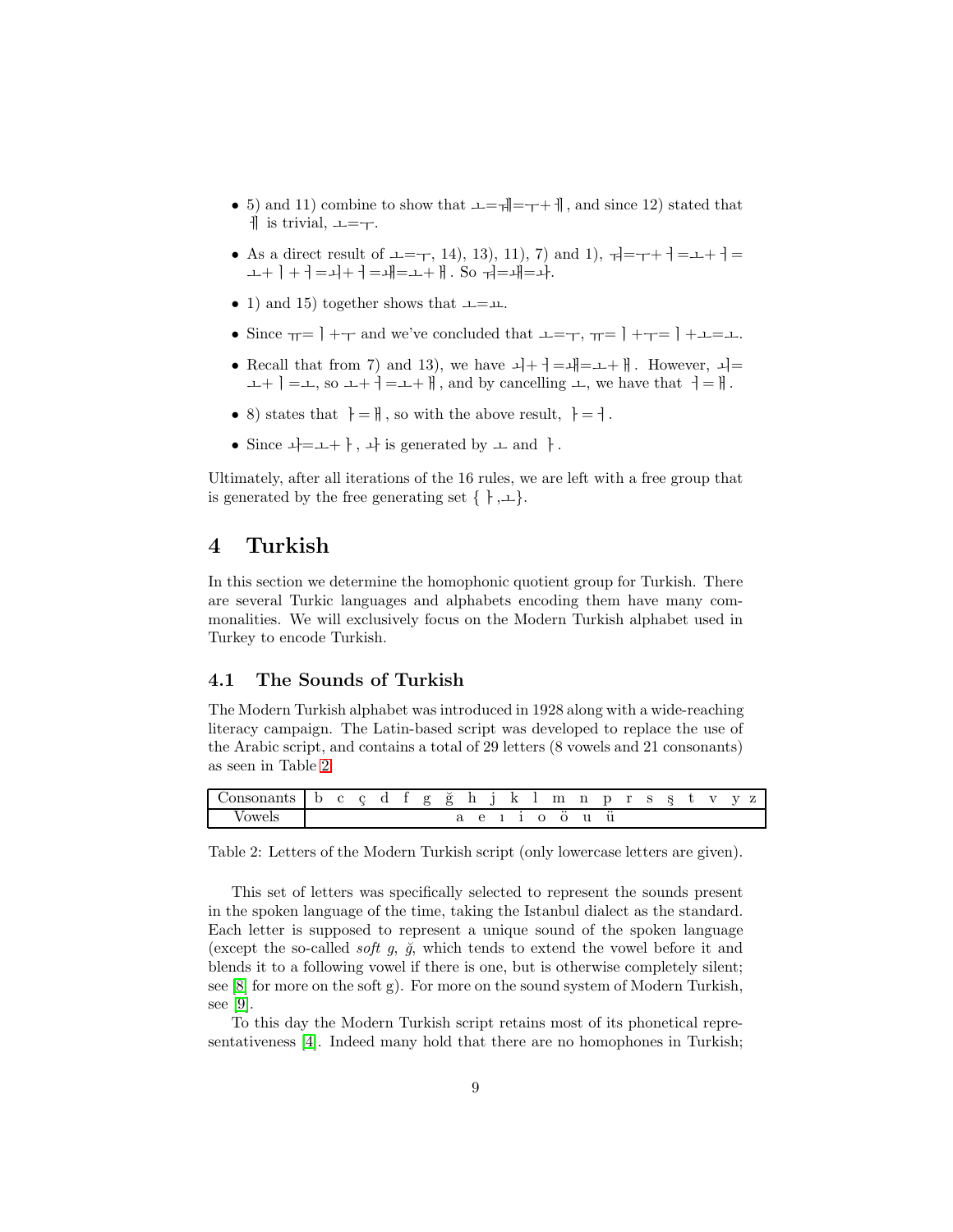see for instance [\[7\]](#page-11-5) where Turkish is described as a "completely transparent writing system" with "invariant and context-independent one-to-one mappings between orthography and phonology".

This suggests that the free group generated by the 29 sound representatives will not shrink much if at all when we try introducing homophonic equivalences. Nonetheless there are indeed some relations we might use if we consider "how words are actually pronounced by real live people".<sup>[1](#page-9-0)</sup>

### 4.2 The soft g disappears

As noted above the soft g is often not a distinctly pronounced consonant but instead helps to accentuate or blend the surrounding vowels. Most native speakers would agree that we can identify the following encodings of the male name meaning "Khan":

 $Kaan = Kağan$ .

Thus in the quotient group we would identify the soft g with identity.

### 4.3 Other disappearance acts: h and t

The standard pronunciation of the word "dershane" (classroom) overlaps with the pronunciation of "dersane", thus allowing us to conclude that  $h$  too is trivial in the quotient. Similarly the double t's in the words "Hacettepe" and "Anıttepe" (two location names in Ankara) are most commonly pronounced as if they were written as "Hacetepe" and "Anıtepe" respectively. Thus we can identify *tt* with *t*, trivializing *t*.

## 4.4 Vowel Confusion: the transformations of a and e into  $i$  and i and two final disappearance acts

The Turkish language captures the phrase "let me look" in the single word "bakayım". The native speaker pronounces the latter in the same way that she would read the letter collection "bakıyım". This allows us to identify  $a = 1$ . Similarly the phrase "içecek" (drink) is pronounced the same way that one would read "içicek" and so we identify  $e = i$ .

Finally the word "a˘gabey" for older brother has an almost universally accepted informal spelling, "abi", representing the way people actually pronounce the word. This gives us two additional trivializations, of a and y.

<span id="page-9-0"></span><sup>&</sup>lt;sup>1</sup>In his MathSciNet review (MR1273406 (95e:00027)), James Wiegold notes that the authors of [\[5\]](#page-11-0) "have [perhaps deliberately?] neglected all considerations of how words are actually pronounced by real live people." Clearly if we were to take into consideration each native speaker's distinct pronunciation patterns, the homophonic quotients problem would become quite intractable. However we will indeed introduce some of this complication into our analysis of Turkish. This may be justified by the fact that there is deemed to be a standard spoken Turkish, and it is indeed distinct from most formal descriptions of the orthography / phonology correspondence for the language.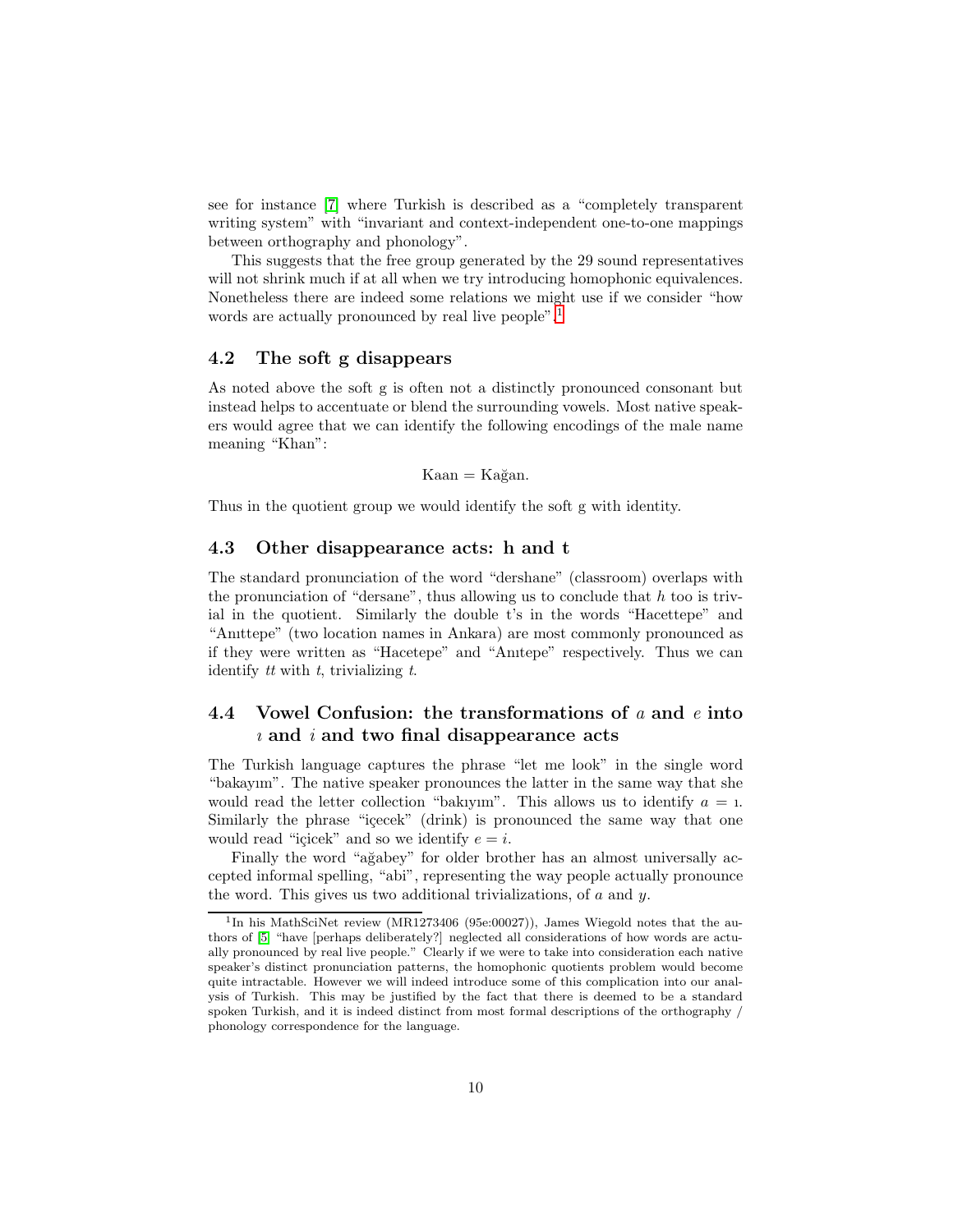Putting the above reductions together we conclude that the homophonic quotient group for Turkish is a free group on 22 generators:

 $b$  c  $c$  d  $e$  (= i) f  $g$  j  $k$  l  $m$   $n$  o  $\ddot{o}$   $p$   $r$   $s$   $s$   $u$   $\ddot{u}$   $v$   $z$ 

# 5 Final Words: Bringing the three threads together

In this paper we investigated three different languages and their writing systems. We believe that our results offer a neat example of applied algebra. Algebraic structures have been identified in various symmetrical constructions of nature such as crystals as well as in a range of sociological and anthropological contexts such as the kinship structure of the Warlpiri of Australia.<sup>[2](#page-10-2)</sup> In this note, we explored how the writing system of a modern language and its correspondence with the sounds of that language can be encoded in group theory.

It is important to note that our methods do not address the full phonetic structure of any single language. Our work only pertains to the relationship between orthography and phonology of a language, that is, the extent to which a single symbol may represent a multiplicity of sounds of a given language. A simplistic interpretation of our method would suggest that if the generating set for the resulting quotient group is small, there are, on average, more sounds represented by a single symbol.

We should also note that the complexity of the resulting group may be correlated not directly with the complexity of the sound system of a given language but perhaps more with the maturity of the particular writing system associated to it. Languages evolve, and oral traditions evolve much faster than written ones. Thus a young script like Modern Turkish might be naturally more representative of the phonetical structure of the language and equivalently offer fewer homophones than a script which is more mature, such as the Korean one, which in turn may offer fewer homophones than an even older script such as the German one.

Acknowledgment. The authors thank the reviewer for helpful suggestions.

# <span id="page-10-3"></span>References

- [1] M. Ascher, *Ethnomathematics: A multicultural view of mathematical ideas*, Chapman & Hall, New York, 1991.
- <span id="page-10-1"></span><span id="page-10-0"></span>[2] *Duden*, Aussprachewörterbuch, Mannheim 1990.
- [3] *Duden*, Rechtschreibung, 19. Auflage, Mannheim 1986.

<span id="page-10-2"></span><sup>2</sup>As ethnomathematician Marcia Ascher describes in detail in her book, the kinship structure of the Warlpiri, an indigeneous people in Australia, can be accurately and succinctly represented by the dihedral group of order 8. See Chapter 3 of [\[1\]](#page-10-3) for details.